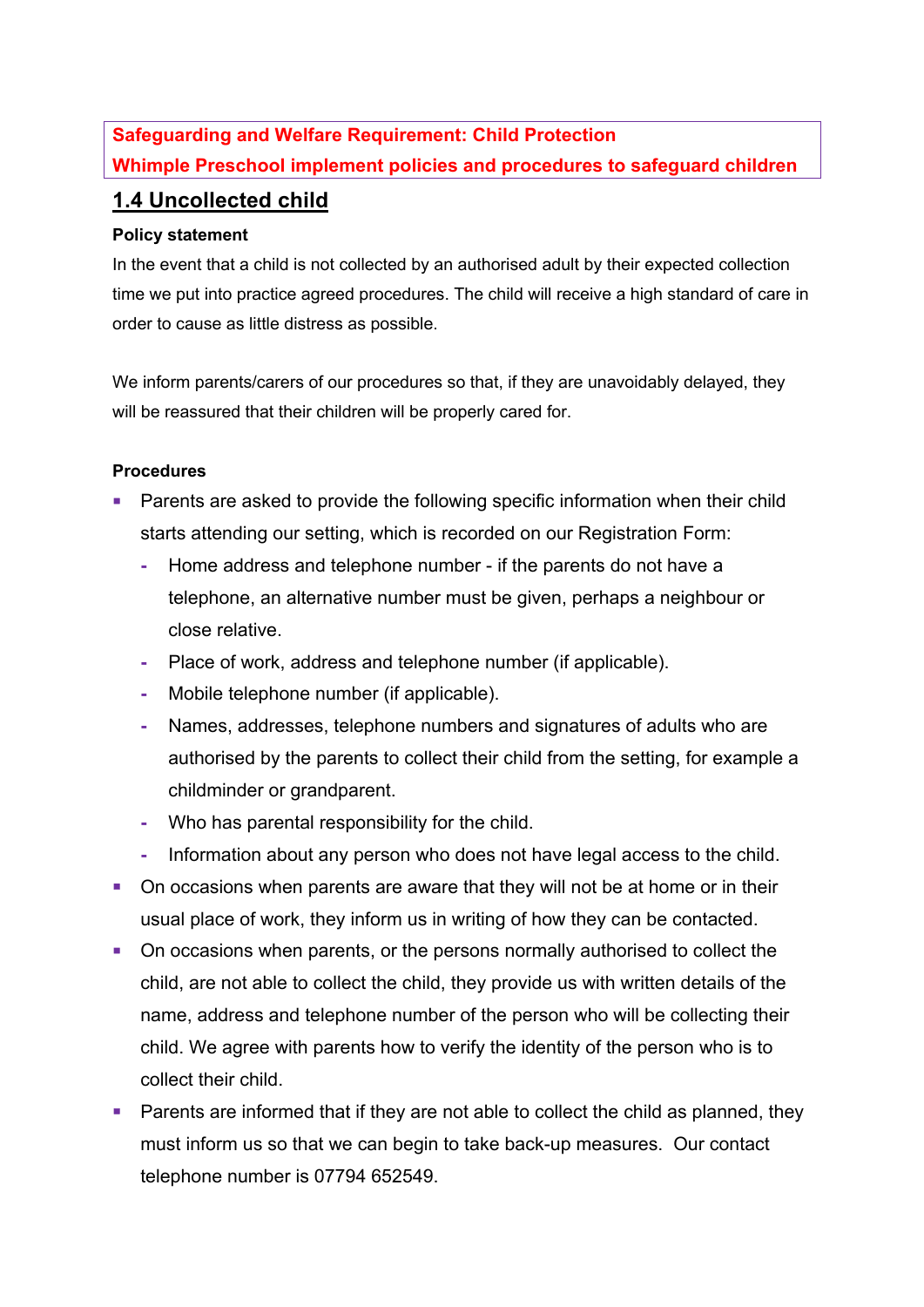- If a child is not collected at their expected collection time, we will follow the procedures below:
	- **-** The child's file is checked for any information about changes to the normal collection routines.
	- **-** If no information is available, parents/carers are contacted at home or at work.
	- **-** If this is unsuccessful, the adults who are authorised by the parents to collect their child - and whose telephone numbers are recorded on the Registration Form - are contacted.
	- **-** All reasonable attempts are made to contact the parents or nominated carers.
	- **-** The child does not leave the premises with anyone other than those named on the Registration Form or in their file.
	- **-** If no-one collects the child within one hour of their expected collection time and there is no-one who can be contacted to collect the child, [we/I] apply the procedures for uncollected children.
	- **-** We contact the local authority children's social care team:

0345 155 1071

| (name and phone |
|-----------------|
| number)         |

**-** Or the out of hours duty officer (where applicable):

|               | (name and phone |
|---------------|-----------------|
| 0845 6000 388 | number)         |
|               |                 |

- **-** The child stays at the setting in the care of two of our fully-vetted workers, one of whom will be our manager or deputy manager until the child is safely collected either by the parents or by a social care worker.
- **-** Social care will aim to find the parent or relative. If they are unable to do so, the child will become looked after by the local authority.
- **-** Under no circumstances will we go to look for the parent, nor leave the setting premises with the child.
- **-** We ensure that the child is not anxious and we do not discuss our concerns in front of them.
- **-** A full written report of the incident is recorded in the child's file.
- Depending on circumstances, we reserve the right to charge parents for the additional hours worked.